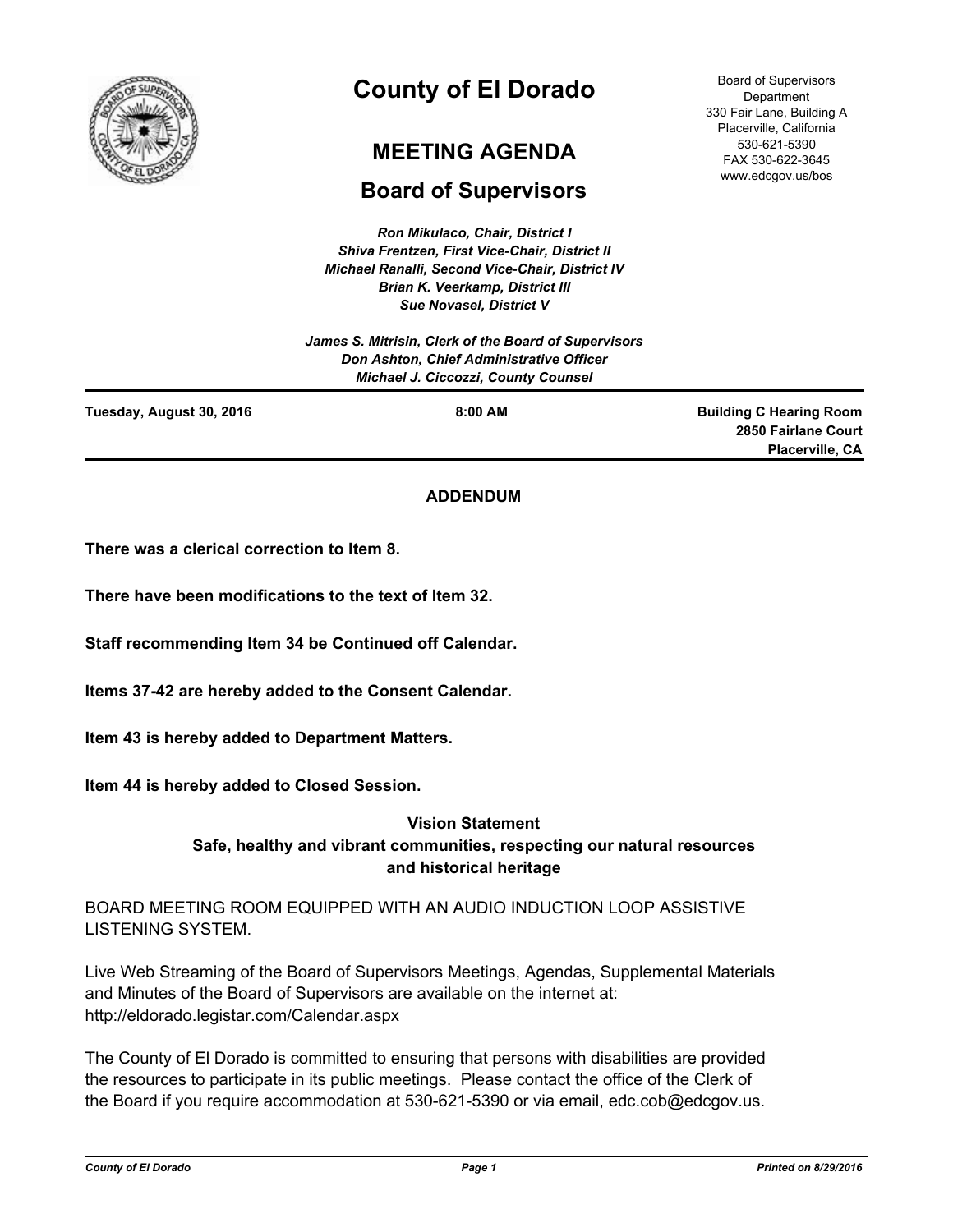Public comment will be received on each agenda item listed under Department Matters or Time Allocation as called by the Chair. Principal party on each side of an issue (where applicable) is allocated 10 minutes to speak, individual comments are limited to 3 minutes, and individuals speaking for a group are allocated 5 minutes. (Adopted 8/10/93) Except with the consent of the Board, individuals shall be allowed to speak to an item only once. Upon completion of public comment the matter shall be returned to the Board for deliberation. Members of the public shall not be entitled to participate in that deliberation, or be present at the podium during such deliberation, except at the invitation of the Board for a point of clarification or question by the Board. The Board reserves the right to waive said rules by a majority vote.

Matters not on the agenda may be addressed by the general public during the Open Forum. Public comments during Open Forum are limited to three minutes per person and the total amount of time reserved for Open Forum may be limited. Public comment on items scheduled for Closed Session will be received before the Board recesses to Closed Session.

Materials related to an item on this Agenda submitted to the Board of Supervisors after distribution of the agenda packet are available for inspection during normal business hours in the public viewing packet located in the foyer of Building A, 330 Fair Lane, Placerville or in the Board Clerk's Office located at the same address. Such documents are also available on the Board of Supervisors' Meeting Agenda webpage subject to staff's ability to post the documents before the meeting.

The Board of Supervisors is concerned that written information submitted to the Board the day of the Board meeting may not receive the attention it deserves. The Board Clerk cannot guarantee that any FAX, email, or mail received the day of the meeting will be delivered to the Board prior to action on the subject matter.

The Board meets simultaneously as the Board of Supervisors and the Board of Directors of the Air Quality Management District, In-Home Supportive Services, Public Housing Authority, Redevelopment Agency and other Special Districts.

For Purposes of the Brown Act § 54954.2 (a), the numbered items on this Agenda give a brief description of each item of business to be transacted or discussed. Recommendations of the staff, as shown, do not prevent the Board from taking other action.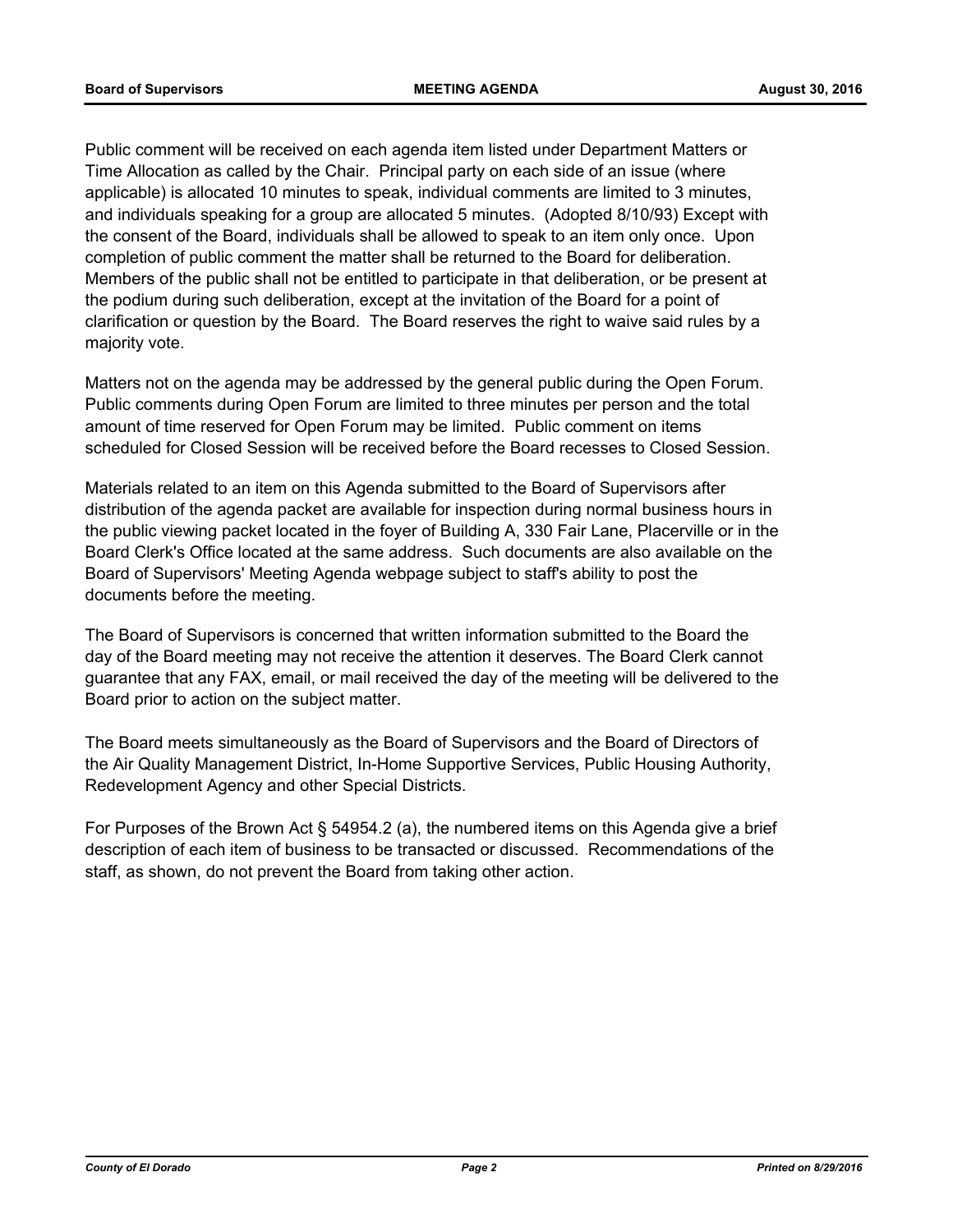# **8:00 A.M. - CALL TO ORDER AND RECESS TO CLOSED SESSIONS**

# **9:00 A.M. - RECONVENE TO OPEN SESSION AND CLOSED SESSION REPORTS**

## **INVOCATION AND PLEDGE OF ALLEGIANCE TO THE FLAG**

### **ADOPTION OF THE AGENDA AND APPROVAL OF CONSENT CALENDAR**

The Board may make any necessary additions, deletions or corrections to the agenda including moving items to or from the Consent Calendar and adopt the agenda and the Consent Calendar with one single vote. A Board member may request an item be removed from the Consent Calendar for discussion and separate Board action. At the appropriate time as called by the Board Chair, members of the public may make a comment on matters on the Consent Calendar prior to Board action.

# **OPEN FORUM**

Open Forum is an opportunity for members of the public to address the Board of Supervisors on subject matter that is not on their meeting agenda and within their jurisdiction. Public comments during Open Forum are limited to three minutes per person. The Board reserves the right to impose a reasonable limit of time afforded to any topic, individual speaker or the total amount of time reserved for Open Forum.

# **DEPARTMENT/SUPERVISOR REPORTS**

#### **CAO UPDATE**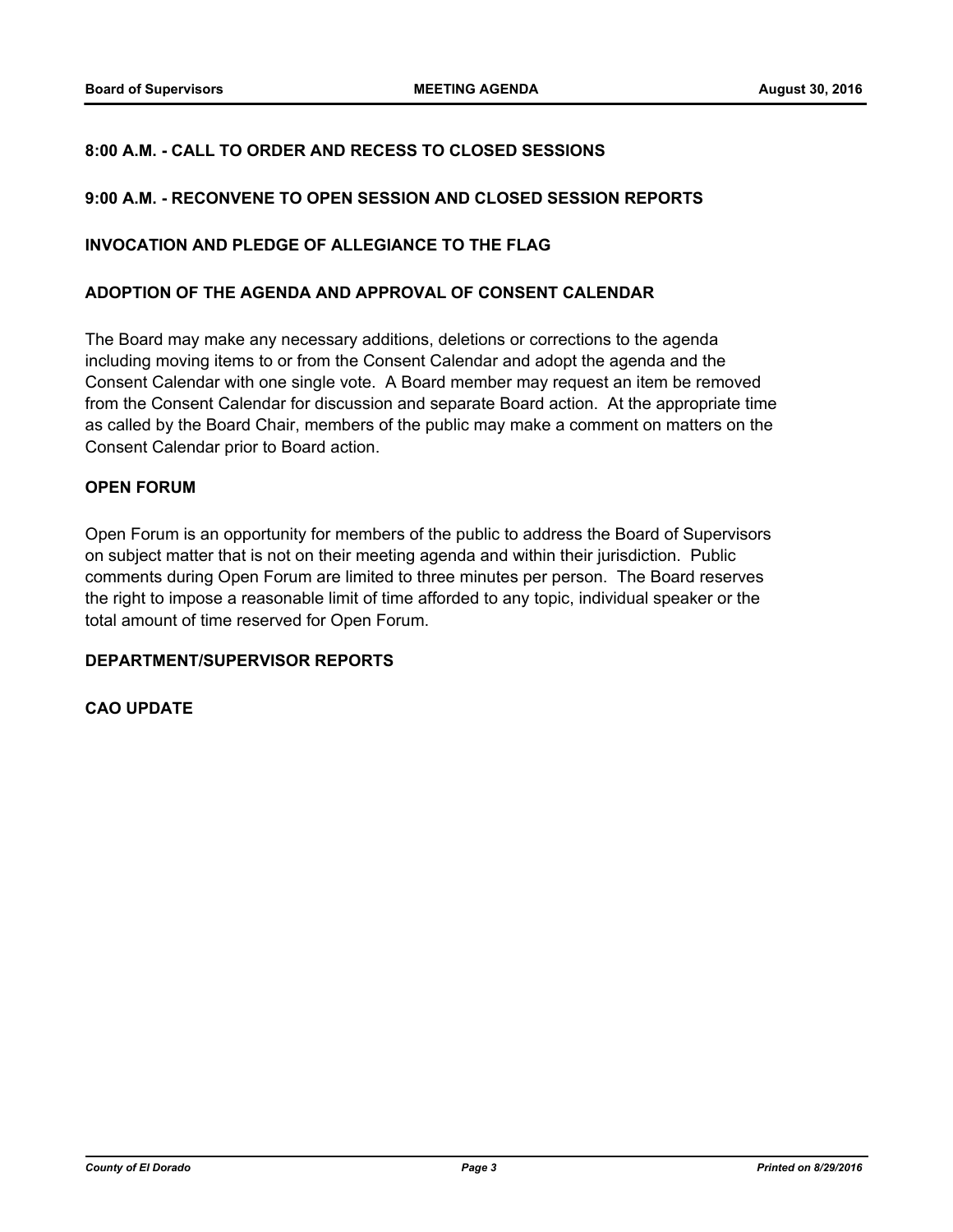### **CONSENT CALENDAR**

**1.** [16-0863](http://eldorado.legistar.com/gateway.aspx?m=l&id=/matter.aspx?key=21521) Clerk of the Board recommending the Board approve the Minutes from the regular meeting of the Board of August 16, 2016.

# **GENERAL GOVERNMENT - CONSENT ITEMS**

**2.** [14-1241](http://eldorado.legistar.com/gateway.aspx?m=l&id=/matter.aspx?key=18725) Chief Administrative Office, Economic Development Division, recommending the Board approve and authorize the Purchasing Agent to sign Agreement for Services 196-S1711 with California Department of Transportation to fund a portion of the costs for traffic control services along U.S. Highway 50 in the Camino area on the first four weekends of October 2016 and 2017 in the amount of \$21,328.64 for the two year term of the agreement.

**FUNDING:** General Fund - Economic Development.

**3.** [16-0777](http://eldorado.legistar.com/gateway.aspx?m=l&id=/matter.aspx?key=21435) Chief Administrative Office recommending the Board approve **Final Passage** (Second Reading) of Ordinance **5040** extending Revenue and Taxation Code Section 69.5 (Proposition 90/110) authorizing receipt by the County of El Dorado of inter-county tax base year transfers. (Refer 6/26/16, Item 52) (Cont. 8/16/16 Item 23)

> **FUNDING:** A \$500.00 application is charged by the County of El Dorado Assessor's Office to cover the Office's cost associated with the research and processing of Prop 90 and 110 applications.

**4.** [16-0826](http://eldorado.legistar.com/gateway.aspx?m=l&id=/matter.aspx?key=21484) Chief Administrative Office, Procurement and Contracts, recommending the Board consider the following: 1) Authorize the use of County's property located at 4451 Missouri Flat Road for the purpose of parking vehicles during the 2016 World Gold Panning Championship to be held at the El Dorado County Fairgrounds; 2) Make a determination that use of the County's property as described above provides a public benefit to residents of El Dorado County; and 3) Authorize the Chief Administrative Officer to sign Agreement 122-O1710 with El Dorado County Mineral and Gem Society for the parking of their member and vendor vehicles to take place from September 12 through 18, 2016 with twenty-four (24) hour access.

#### **FUNDING:** None.

**5.** [16-0860](http://eldorado.legistar.com/gateway.aspx?m=l&id=/matter.aspx?key=21518) Chief Administrative Office, Procurement and Contracts Division, presenting a list of County surplus property and recommending the Board so declare and authorize disposal of same in accordance with the procedures outlined in the County's Purchasing Ordinance, Chapter 3.12 and Section 3.12.220 thereof.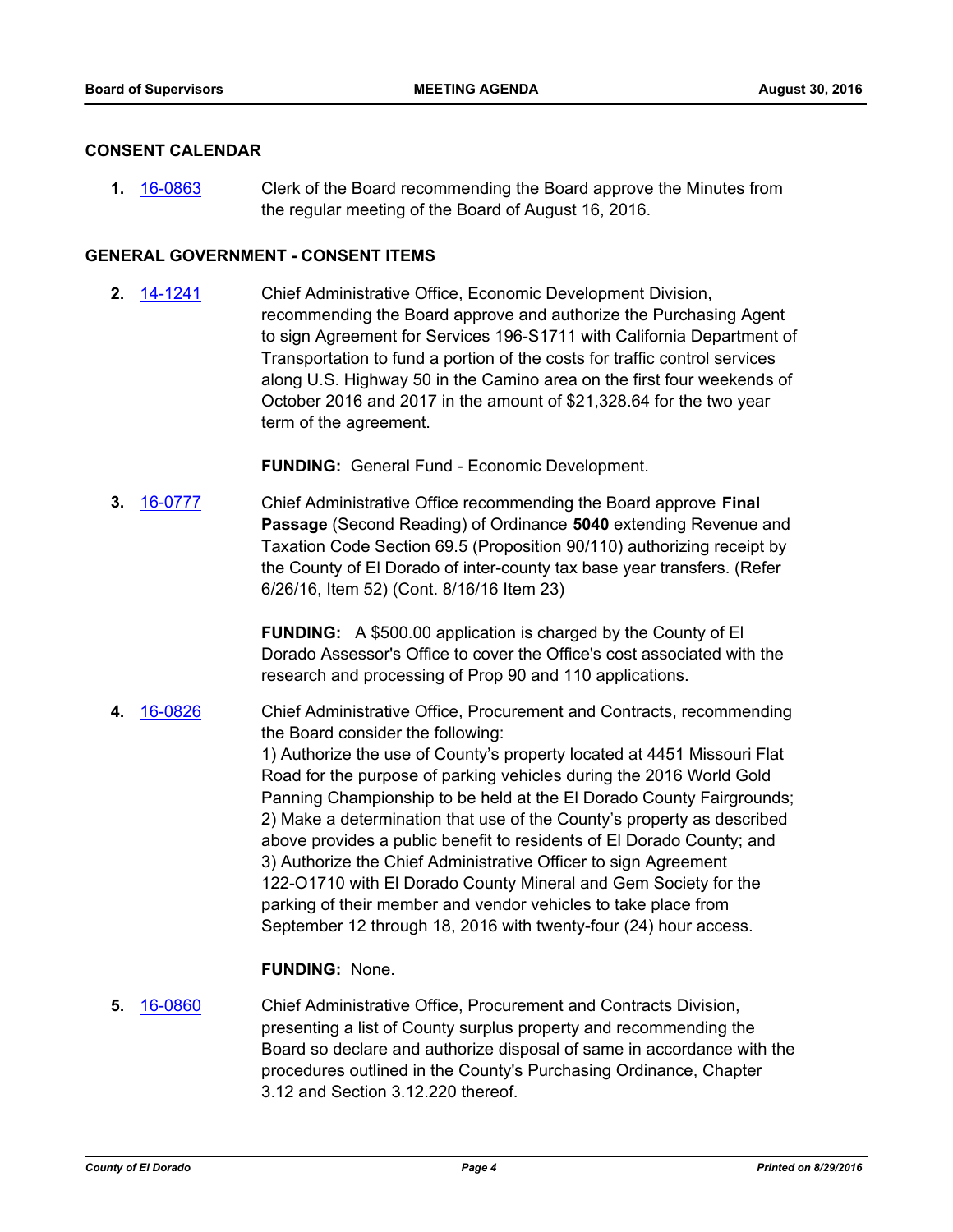**6.** [16-0635](http://eldorado.legistar.com/gateway.aspx?m=l&id=/matter.aspx?key=21293) Chief Administrative Office, Procurement and Contracts Division, recommending the Board consider the following pertaining to Job Order Contracting, Bid Numbers: 16-968-065, 16-968-066 and 16-968-067: 1) Award the Construction Contracts to Danco Builders Northwest, PRIDE Industries One, Inc., and Flint Builders, Inc., the three lowest responsive, responsible bidders; 2) Approve and authorize the Chair to sign Public Works Contract 187-C1799 with Danco Builders Northwest, Contract 188-C1799 with PRIDE Industries One, Inc., and Contract 188-C1799 with Flint Builders, Inc, each agreement having a not-to-exceed amount of \$1,500,000 subject to review and approval of the final Contract Documents by County Counsel and Risk Management; and 3) Authorize the Purchasing Agent to sign an Escrow Agreement, if requested by any Contractor and in accordance with Pubic Contract Code Section 22300, for the purpose of holding Contract retention funds. (Refer: 6/28/16, Item 5) **FUNDING:** Accumulated Capital Outlay Fund. **7.** [16-0793](http://eldorado.legistar.com/gateway.aspx?m=l&id=/matter.aspx?key=21451) Clerk of the Board recommending the Board make the following **District-specific** appointments to the Assessment Appeals Board for the terms stated. Reappoint Wendi-Mae Davis, District 1, Term Expiration 8/30/2019; Reappoint Sandi North, District 3, Term Expiration 8/30/2019; and Reappoint Douglas Clymer, District 5, Term Expiration 8/30/2019. **8.** [16-0852](http://eldorado.legistar.com/gateway.aspx?m=l&id=/matter.aspx?key=21510) Clerk of the Board, based upon the recommendation of Supervisor Veerkamp, recommending the Board make the following appointment to the Diamond Springs and El Dorado Community Advisory Committee: Accept the resignation of Deanne Johnson, Member; and Appoint Carl Hillendahl, Member (Vacant), Term Expiration-8/30/2016 08/30/2020. **9.** [16-0823](http://eldorado.legistar.com/gateway.aspx?m=l&id=/matter.aspx?key=21481) Elections Department recommending the Board adopt and authorize the Chair to sign Resolution **142-2016** consolidating local jurisdiction elections with the upcoming November 8, 2016 election. **FUNDING:** General Fund and revenue from districts that are billed for their portion of the election. **10.** [16-0753](http://eldorado.legistar.com/gateway.aspx?m=l&id=/matter.aspx?key=21411) FENIX Executive Committee and Project Manager recommending the Board receive and file a status update on implementation of our new Enterprise Resource Program.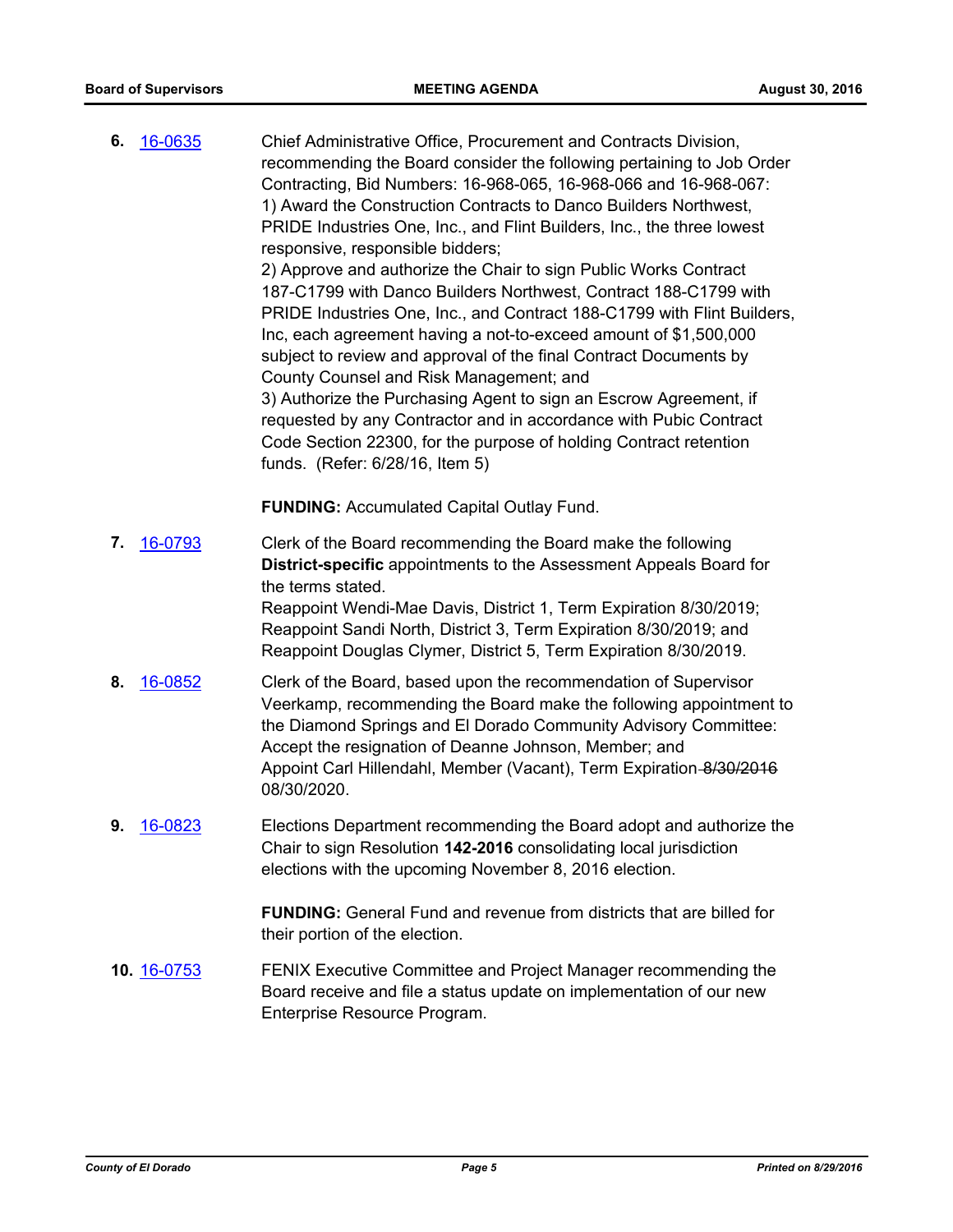**11.** [16-0829](http://eldorado.legistar.com/gateway.aspx?m=l&id=/matter.aspx?key=21487) Human Resources and Sheriff's Office recommending the Board approve revisions to the Correctional Sergeant job specification related to minimum experience requirements.

**FUNDING:** No change to net County cost.

**12.** [16-0013](http://eldorado.legistar.com/gateway.aspx?m=l&id=/matter.aspx?key=20669) Information Technologies recommending the Board authorize the Purchasing Agent to sign Amendment II to Agreement 198-S1311 with j2 Cloud Services, Inc., to provide electronic fax services through August 31, 2017, with an automatic annual renewal thereafter, and an approximate cost of \$40,000 per year.

## **FUNDING:** General Fund.

**13.** [14-1443](http://eldorado.legistar.com/gateway.aspx?m=l&id=/matter.aspx?key=18927) Information Technologies recommending the Board consider the following:

> 1) Approve and authorize the Chief Technology Officer, or designee, to increase Agreement 191-S1511 with AT&T by an estimated \$27,000 to add CalNet 3 cloud web security services for the remainder of the contract term; increasing the estimated amount to \$327,000 for the remainder of the term, which expires June 30, 2018; and 2) Approve and authorize the Chief Technology Officer, or designee, to authorize additional service requests in accordance with the terms and conditions of Agreement 191-S1511 with AT&T for services under CalNet 3; contingent upon availability of funding in the appropriate departments budget, and contingent upon review and approval of required ordering documents from AT&T by County Counsel and Risk Management.

**FUNDING:** General Fund and Non-General Fund.

**14.** [16-0305](http://eldorado.legistar.com/gateway.aspx?m=l&id=/matter.aspx?key=20961) Supervisor Ranalli recommending the Board find that a state of emergency continues to exist in El Dorado County as a result unprecedented tree mortality due to drought conditions and related bark beetle infestations. (Cont. 8/16/16, Item 7)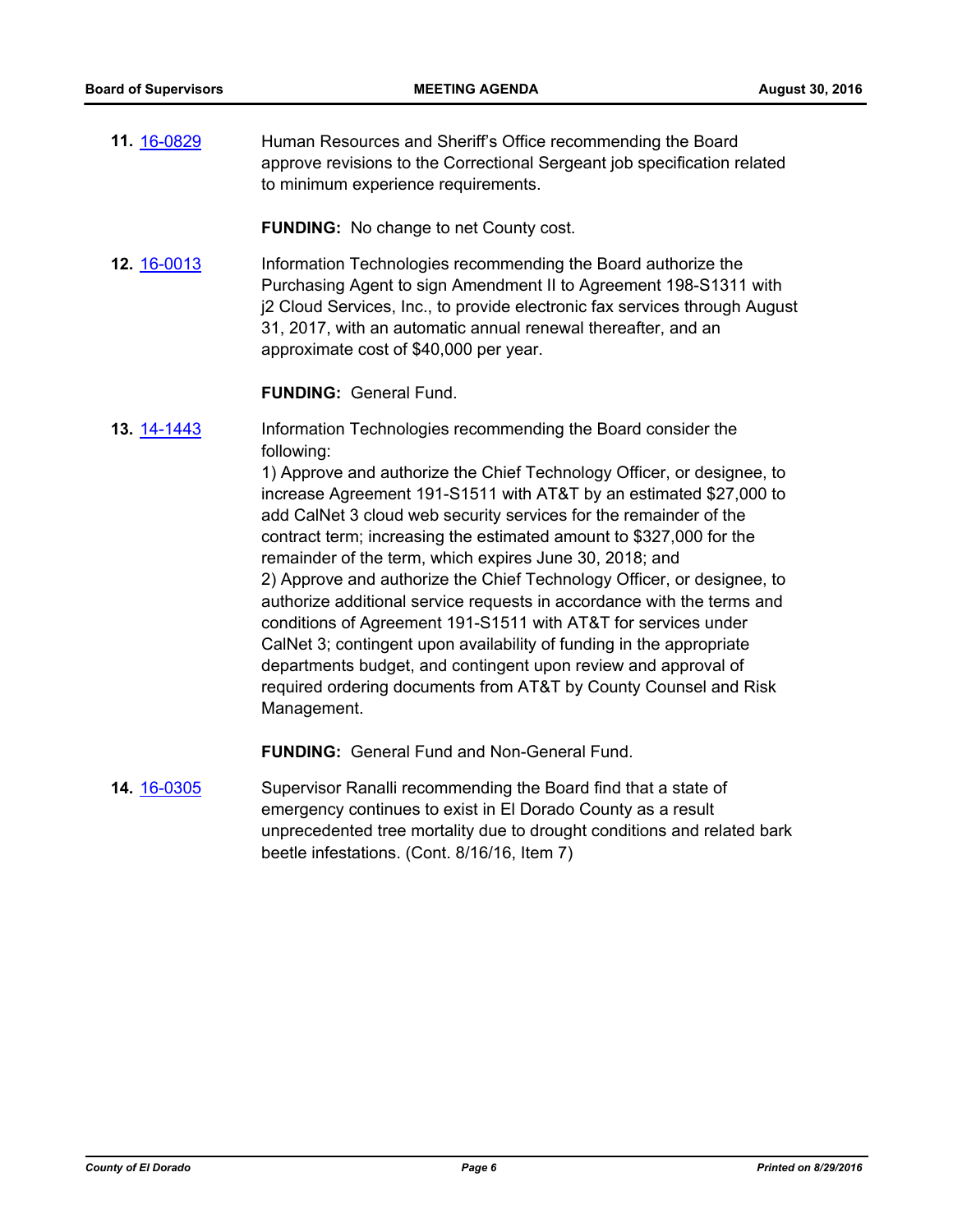#### **HEALTH AND HUMAN SERVICES - CONSENT ITEMS**

**15.** [14-1657](http://eldorado.legistar.com/gateway.aspx?m=l&id=/matter.aspx?key=19146) Health and Human Services Agency, Community Services Division, recommending the Board:

> 1) Approve and authorize the Chair to sign, retroactive since July 1, 2016, Amendment I to Agreement for Services 240-M1510 with County of Plumas, serving as the Host Entity, extending the term through June 30, 2017, and increasing the maximum contractual obligation by \$60,000 for Fiscal Year 2016/17. This agreement establishes Plumas County as the Host Entity for the County-Based Medi-Cal Administrative Activities (CMAA) or Targeted Case Management (TCM) program. As the Host Entity, County of Plumas serves as the administrative hub for CMAA/TCM program activities and collects/disburses participation fees for the Counties who participate in the Local Government Agency Consortium for CMAA/TCM;

2) Authorize the Chief Administrative Officer, or designee, to execute further documents relating to Agreement for Services 240-M1510, including amendments which do not increase the maximum dollar amount or term of the Agreement, and contingent upon approval by County Counsel and Risk Management; and

3) Further authorize the Director of the Health and Human Services Agency, or designee, to administer Agreement 240-M1510 and execute any subsequent documents relating to said Agreement including required fiscal and programmatic reports.

**FUNDING:** Federal Medicaid Revenue.

**16.** [16-0862](http://eldorado.legistar.com/gateway.aspx?m=l&id=/matter.aspx?key=21520) Health and Human Services Agency (HHSA), recommending the Board: 1) Authorize the HHSA Director to submit a grant application to the County Medical Services Program Governing Board for the County Wellness and Prevention Pilot Project grant program for 2017, 2018, and 2019, for an estimated grant amount of \$300,000 with no required match obligation;

> 2) Delegate authority to the Director of Health and Human Services Agency to accept funding and execute the grant agreement, if awarded, including any extension(s) or amendment(s) thereto, contingent on County Counsel and Risk Management approval; and 3) Authorize the Director of Health and Human Services Agency, or Chief Fiscal Officer, to administer any agreement or subsequent administrative documents relating to said award, including required fiscal and programmatic reports.

**FUNDING:** State Funding.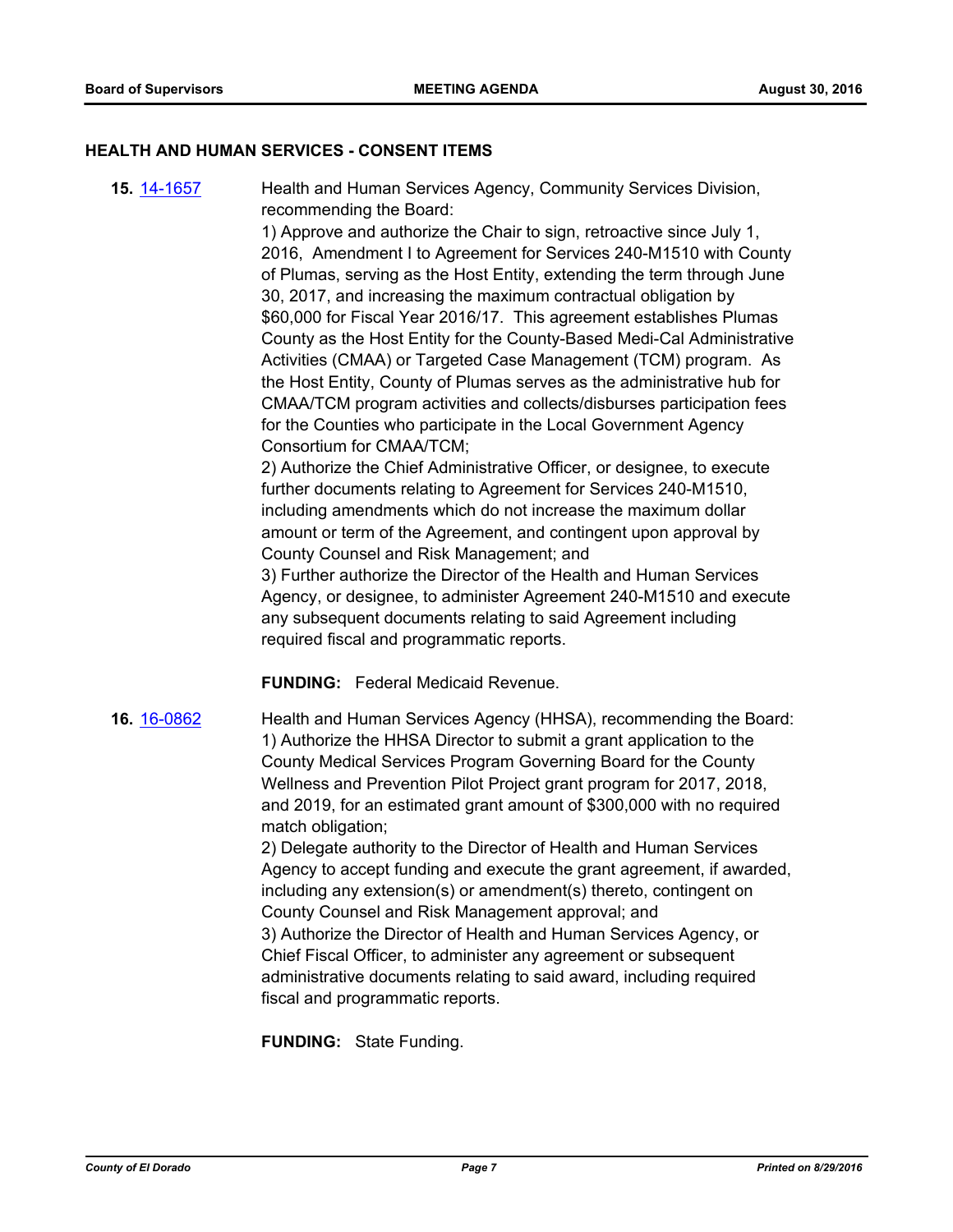| 17. 16-0831 | Health and Human Services Agency, Mental Health Division,<br>recommending the Board:<br>1) Approve and authorize the Chair to sign Agreement for Services<br>019-S1711 with El Dorado Hills Community Vision, Inc. for the provision                                                                      |
|-------------|-----------------------------------------------------------------------------------------------------------------------------------------------------------------------------------------------------------------------------------------------------------------------------------------------------------|
|             | of mental health services to children as part of Primary Intervention<br>Project services on an "as requested basis", for the term upon final                                                                                                                                                             |
|             | execution through June 30, 2019, with a maximum contractual obligation<br>of \$240,000; and                                                                                                                                                                                                               |
|             | 2) Authorize the Purchasing Agent, or designee, to execute further<br>documents relating to Agreement for Services 019-S1711, including<br>amendments which do not increase the maximum dollar amount or term<br>of the Agreement, and contingent upon approval by County Counsel<br>and Risk Management. |
|             | <b>FUNDING:</b> Mental Health Services Act.                                                                                                                                                                                                                                                               |

**18.** [16-0838](http://eldorado.legistar.com/gateway.aspx?m=l&id=/matter.aspx?key=21496) Health and Human Services Agency, Public Health Division, recommending the Board authorize the Public Health Division to use a portion of the WellDorado Partnership Fund to purchase food/refreshments for members, stakeholders, and partners attending Community Health Improvement Process monthly meetings.

> **FUNDING:** WellDorado Partnership Funds - Public Health Realignment.

**19.** [16-0768](http://eldorado.legistar.com/gateway.aspx?m=l&id=/matter.aspx?key=21426) Library Department recommending the Board consider the following: 1) Acceptance of funding totaling \$26,206 from the California State Library for staff, supplies and travel costs to implement the Digital Student project to provide library cards and instruction on digital resources for students in targeted grades in 24 schools in the County; and

> 2) Authorize the Chair to sign the Financial Claim and Grant Award Certification requesting grant funding.

**FUNDING:** Library Services and Technology Act funding administered by the California State Library. No change to net county cost.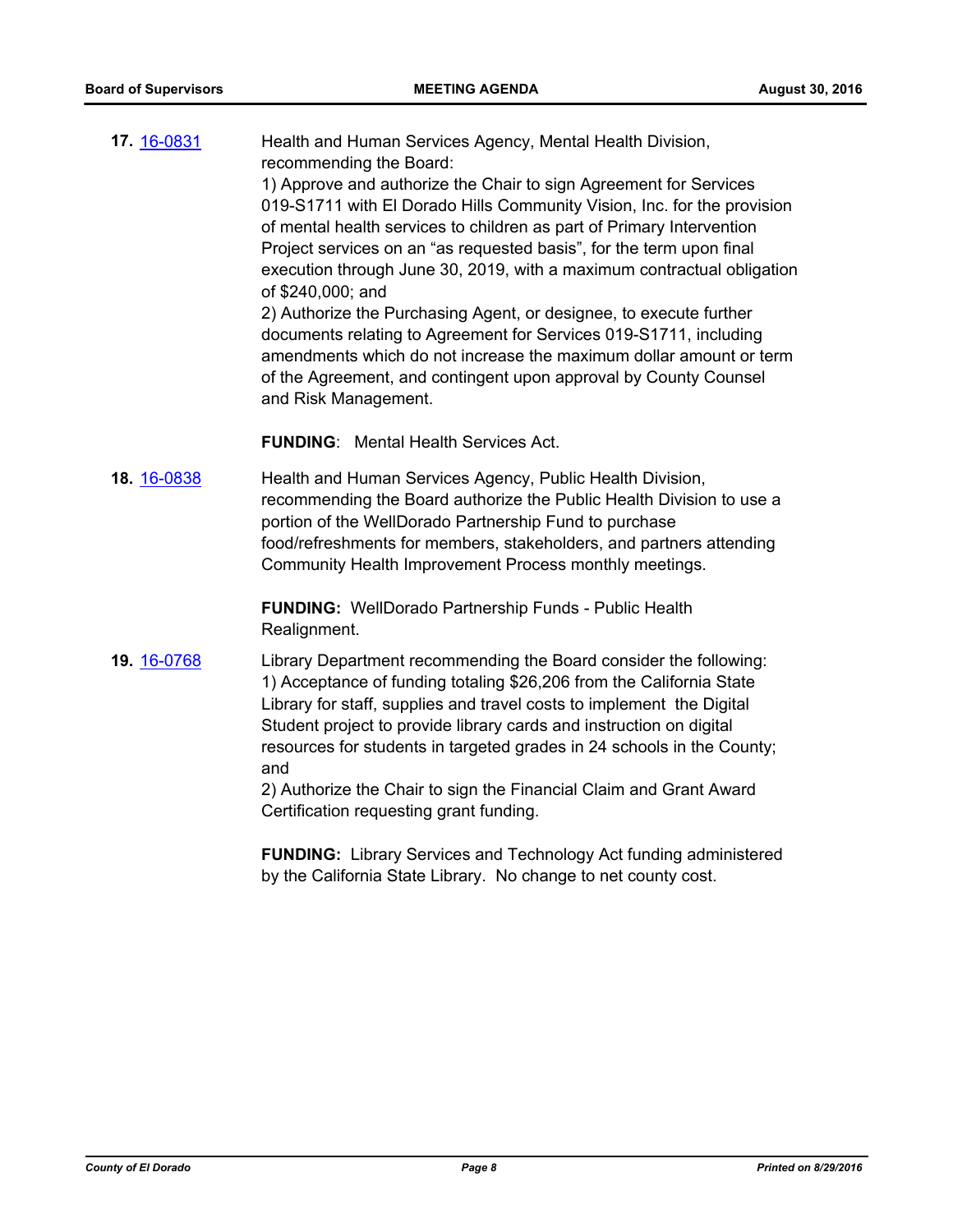#### **LAND USE AND DEVELOPMENT - CONSENT ITEMS**

**20.** [13-0787](http://eldorado.legistar.com/gateway.aspx?m=l&id=/matter.aspx?key=16678) Community Development Agency, Transportation Division, recommending the Board consider the following regarding United States Forest Service Domestic Grant 13-DG-11051900-029: 1) Retroactively approve and ratify the Community Development Agency Director's signature on Modification 3 of Domestic Grant 13-DG-11051900-029, which increased the original grant total of \$1,555,000 by \$132,604, for a new Grant total of \$1,687,604; and 2) Approve and authorize the Community Development Agency Director to sign Modification 4 of Domestic Grant 13-DG-11051900-029, which will increase the current Grant total of \$1,687,604 by \$550,622, for a new Grant total of \$2,238,226.

> **FUNDING:** United States Forest Service Grant Funds (100%). (Federal Funding)

**21.** [16-0511](http://eldorado.legistar.com/gateway.aspx?m=l&id=/matter.aspx?key=21169) Community Development Agency, Transportation Division, recommending the Board take the following actions pertaining to the Blair Road at EID Canal - Bridge Replacement Project, Contract PW 15-31111, CIP 77119, P&C 145-C1699:

1) Award the Construction Contract to the lowest responsive, responsible bidder; said bidder to be determined after the bid opening scheduled for August 11, 2016;

2) Approve and authorize the Chair to sign the Construction Contract, subject to review and approval by County Counsel and Risk Management; and

3) Authorize the Community Development Agency Director to sign an Escrow Agreement, if requested by the Contractor and in accordance with Public Contract Code Section 22300, for the purpose of holding Contract retention funds.

**FUNDING:** Highway Bridge Program (100%). (Federal Funds)

**22.** [16-0766](http://eldorado.legistar.com/gateway.aspx?m=l&id=/matter.aspx?key=21424) Community Development Agency, Transportation Division, recommending the Board consider the following:

> 1) Retroactively approve and accept Domestic Grant 013-DG-11051900-013 for \$150,000 from the United States Forest Service;

> 2) Ratify the Transportation Director's signature on Domestic Grant 013-DG-11051900-013; and

3) Authorize the Community Development Agency Director to execute any future modifications to Domestic Grant 013-DG-11051900-013 that do not increase the current Grant amount of \$150,000.

**FUNDING:** United States Forest Service Grant Funds (100%). (Federal Funds)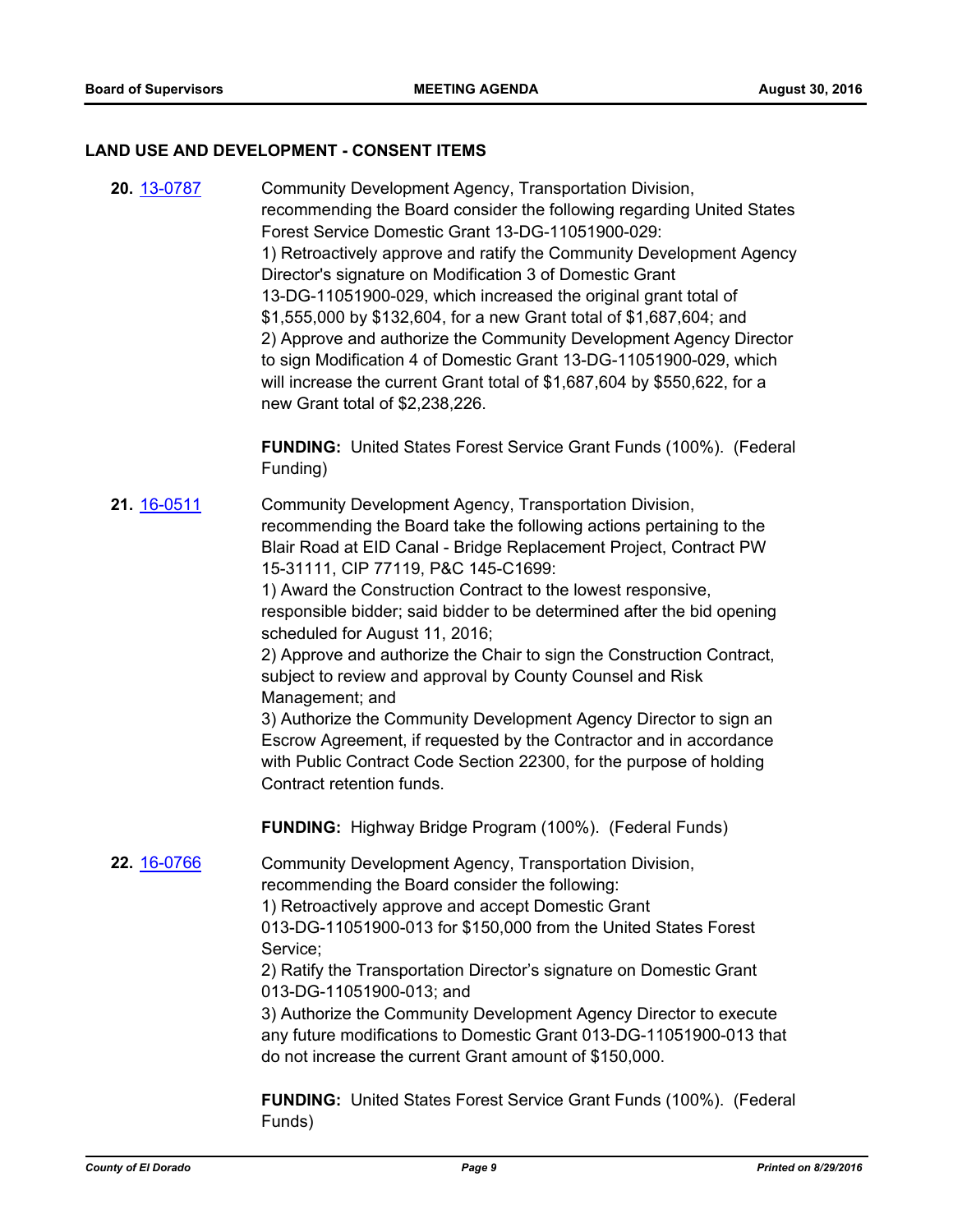**23.** [16-0799](http://eldorado.legistar.com/gateway.aspx?m=l&id=/matter.aspx?key=21457) Surveyor's Office recommending the Board adopt and authorize the Chair to sign Resolution **140-2016** rescinding Resolution 223-81 which accepted the grant of a Open Space Easement from Roger Welt. The rescinding of Resolution 223-81 would effectively amend the February 7, 1995 Board action (Item 53) that further established said easement as a Conditional Open Space Easement. Affected parcel is APN: 032-361-03, located on Glenmore Way in Angora Highlands 2, Lake Tahoe. The property owner is Roger and Catherine Welt, Trustees of The 2009 Welt Family Revocable Trust Agreement.

#### **FUNDING:** N/A

**24.** [16-0800](http://eldorado.legistar.com/gateway.aspx?m=l&id=/matter.aspx?key=21458) Surveyor's Office recommending the Board consider the following; 1) Consent to, but reject an Irrevocable Offer of Dedication (IOD 16-004) from Lennar Homes of California, Inc., a California Corporation, for drainage easements located on a portion of Assessor's Parcel Numbers 117-580-12, 117-580-16 and 117-580-17*.* Parcels are further identified as Lot LL-12, Lot D-D and Lot E-E of "Carson Creek Unit 1-Phase A"; and

> 2) Authorize the Chair to sign the Consent To Offer Dedication And Rejection Of Offer for the drainage easements.

**FUNDING:** N/A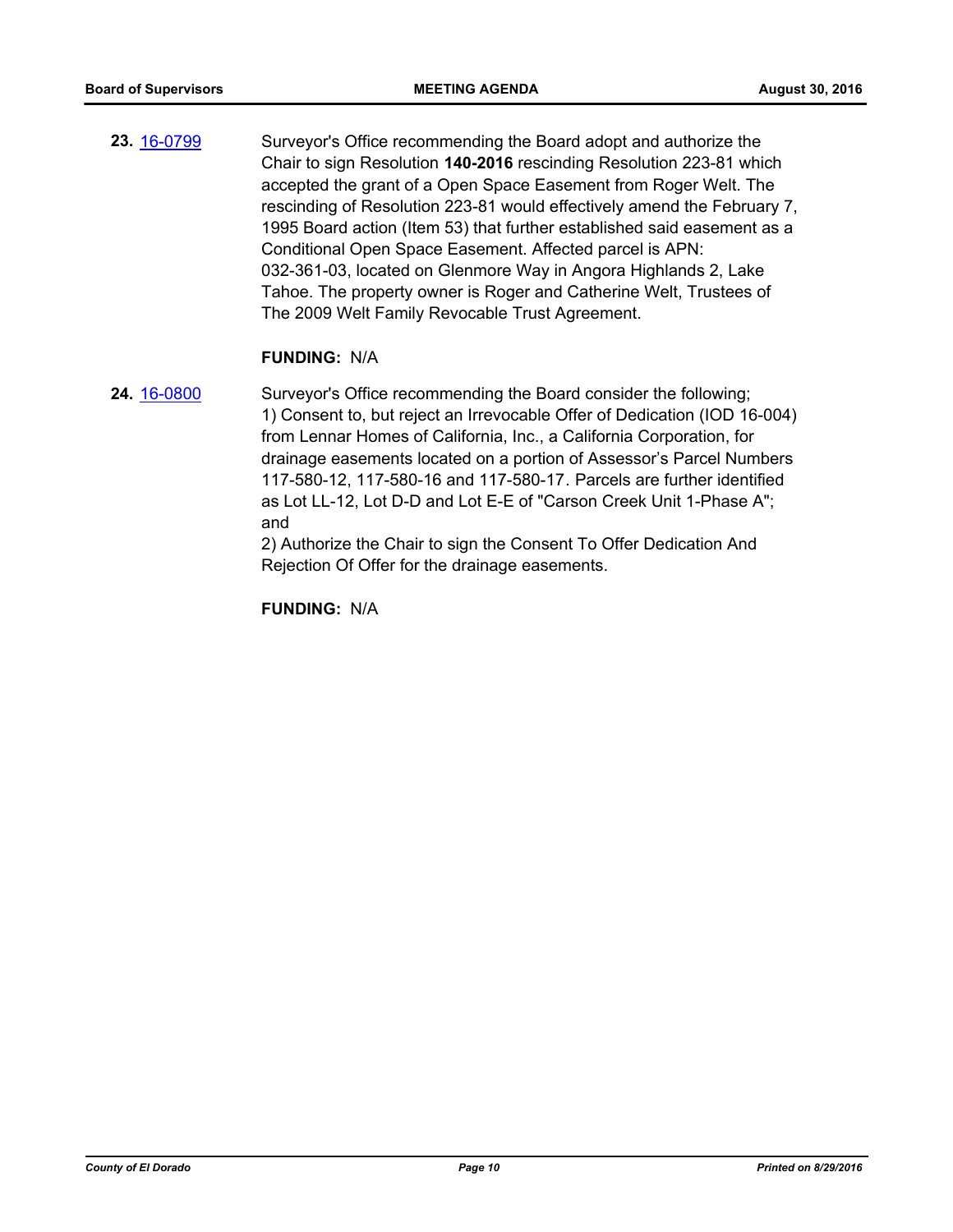#### **LAW AND JUSTICE - CONSENT ITEMS**

**25.** [16-0818](http://eldorado.legistar.com/gateway.aspx?m=l&id=/matter.aspx?key=21476) Probation Department recommending the Board: 1) Ratify the Chief Probation Officer's signature on Agreement 391-S1611 with County of Humboldt, Probation Department for the housing of El Dorado County juvenile wards placed in the County of Humboldt New Horizon Program for the period of May 1, 2016 through April 30, 2020; and 2) Approve and authorize the Chair to sign Agreement 392-S1611 with County of Humboldt, Department of Health and Human Services-Mental Health for the provision of mental health treatment services of El Dorado County juvenile wards placed in the County of Humboldt New Horizon Program for the period of March 1, 2016 through February 28, 2020.

**FUNDING:** Youthful Offender Block Grant/General Fund.

- **26.** [14-1417](http://eldorado.legistar.com/gateway.aspx?m=l&id=/matter.aspx?key=18901) El Dorado County Sheriff's Office of Emergency Services recommending the Board find that a state of emergency continues to exist in El Dorado County as a result of drought conditions. (Cont. 8/16/16, Item 20)
- **27.** [15-0720](http://eldorado.legistar.com/gateway.aspx?m=l&id=/matter.aspx?key=19894) Sheriff's Office recommending the Board approve and authorize the Chair to sign Amendment I to contract 643-O1311 with Public Communications Services, Inc. to provide inmate phone systems in the jails. This Amendment is to extend the term date retroactively from May 15, 2016 to January 31, 2017 and to adjust the compensation for services in order to be in compliance with Federal Communications Commission regulations.

**FUNDING:** Non-General Fund - Inmate Welfare Trust Fund.

**END CONSENT CALENDAR**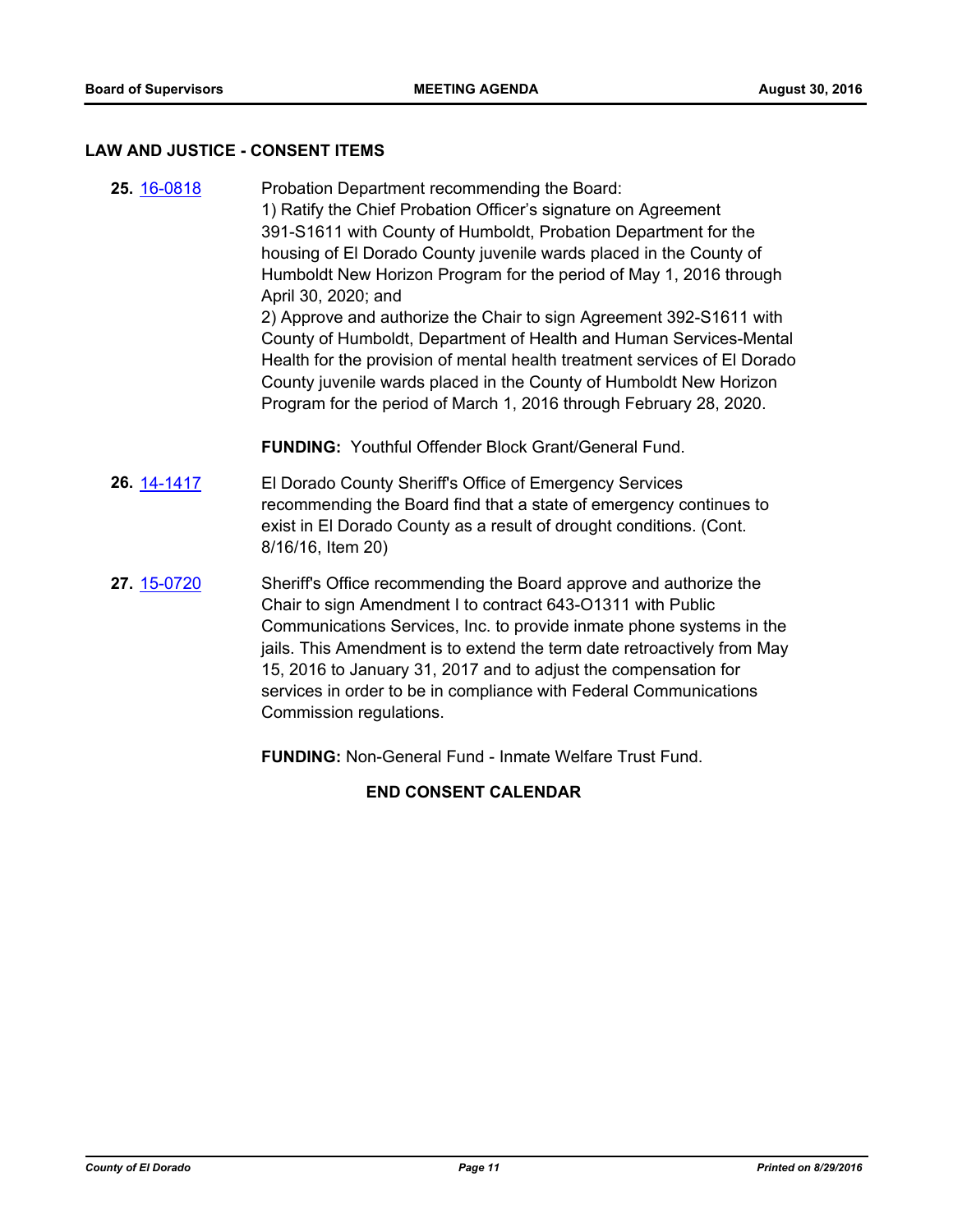#### **10:00 A.M. - TIME ALLOCATION**

**28.** [16-0746](http://eldorado.legistar.com/gateway.aspx?m=l&id=/matter.aspx?key=21404) Health and Human Services Agency, Public Health Division, recommending the Board receive a presentation from the Public Health Division on the Community Health Assessment and the Community Health Improvement Plan. (Est. Time: 30 Min.)

**FUNDING:** N/A

## **11:00 A.M. - TIME ALLOCATION**

**29.** [12-1484](http://eldorado.legistar.com/gateway.aspx?m=l&id=/matter.aspx?key=15788) HEARING - Community Development Agency, Long Range Planning Division, Housing, Community and Economic Development Program recommending the Board consider the following: 1) Conduct a Public Hearing to consider adopting and authorizing the Chair to sign Resolution **141-2016** revising the El Dorado County Community Development Block Grant Program Income Reuse Plan governing a Program Income revolving loan fund in accordance with the federal Community Development Block Grant regulations governing Community Development Block Grant-assisted activities; and 2) Authorize the Community Development Agency Director, or designee, to sign the revised Community Development Block Grant Program Income Reuse Plan for submittal to the California Department of Housing and Community Development and administer the Plan on behalf of the County. (Est. Time: 10 Min.)

> **FUNDING:** Community Development Block Grant Funds. (Federal Funds)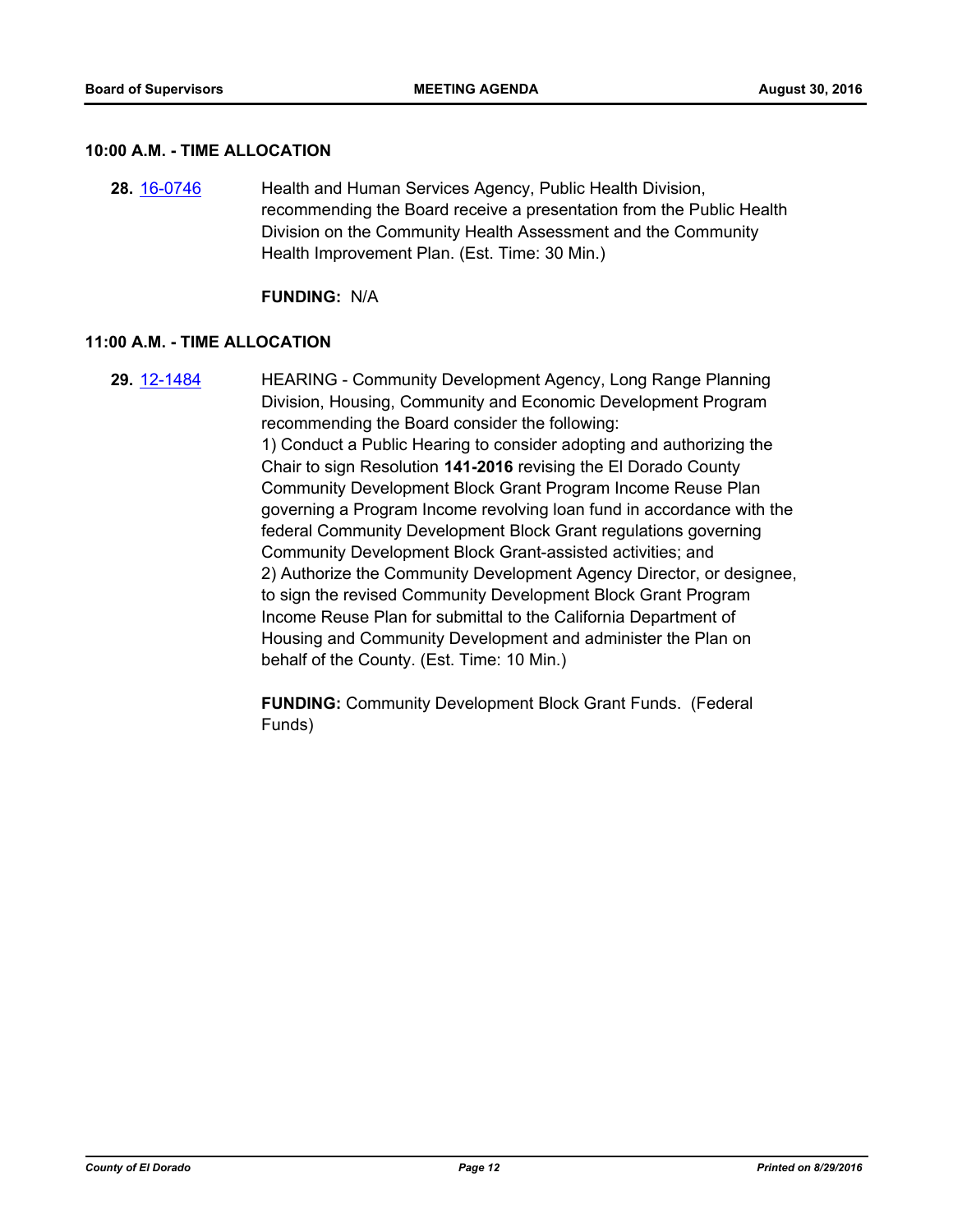| 30. 16-0805 | HEARING - Health and Human Services Agency, Administration and<br>Finance Division, recommending the Board adopt and authorize the<br>Chair to sign the following Resolutions: |
|-------------|--------------------------------------------------------------------------------------------------------------------------------------------------------------------------------|
|             | 1) Resolution 143-2016 establishing fees effective October 1, 2016,<br>specific to the Animal Services Program;                                                                |
|             | 2) Resolution 144-2016 establishing fees effective October 1, 2016,<br>specific to the Emergency Medical Services Agency;                                                      |
|             | 3) Resolution 145-2016 establishing fees effective October 1, 2016,<br>specific to the Mental Health Program;                                                                  |
|             | 4) Resolution 146-2016 establishing fees effective October 1, 2016,<br>specific to the Public Guardian Program;                                                                |
|             | 5) Resolution 147-2016 establishing fees effective October 1, 2016,<br>specific to the Public Health Clinic, Laboratory and Vital Statistics<br>Progam; and                    |
|             | 6) Resolution 148-2016 establishing fees effective October 1, 2016,<br>specific to the Senior Day Care and Senior Services Program. (Est.<br>Time: 30 Min.)                    |
|             | <b>FUNDING:</b> Fee for Service.                                                                                                                                               |

# **DEPARTMENT MATTERS (Agenda items in this category may be called at any time)**

**31.** [14-1425](http://eldorado.legistar.com/gateway.aspx?m=l&id=/matter.aspx?key=18909) Chief Administrative Office recommending the Board: 1) Approve the **Introduction** (First Reading) of Ordinance **5041** adding Chapter 5.21 to Title 5 of the El Dorado County Ordinance Code, Business Taxes, Licenses and Regulations, to establish the legal framework for the regulation of Remote Caller Bingo; and 2) Waive full reading, read by title only and continue this matter to September 13, 2016 for **Final Passage** (Second Reading).

**FUNDING:** N/A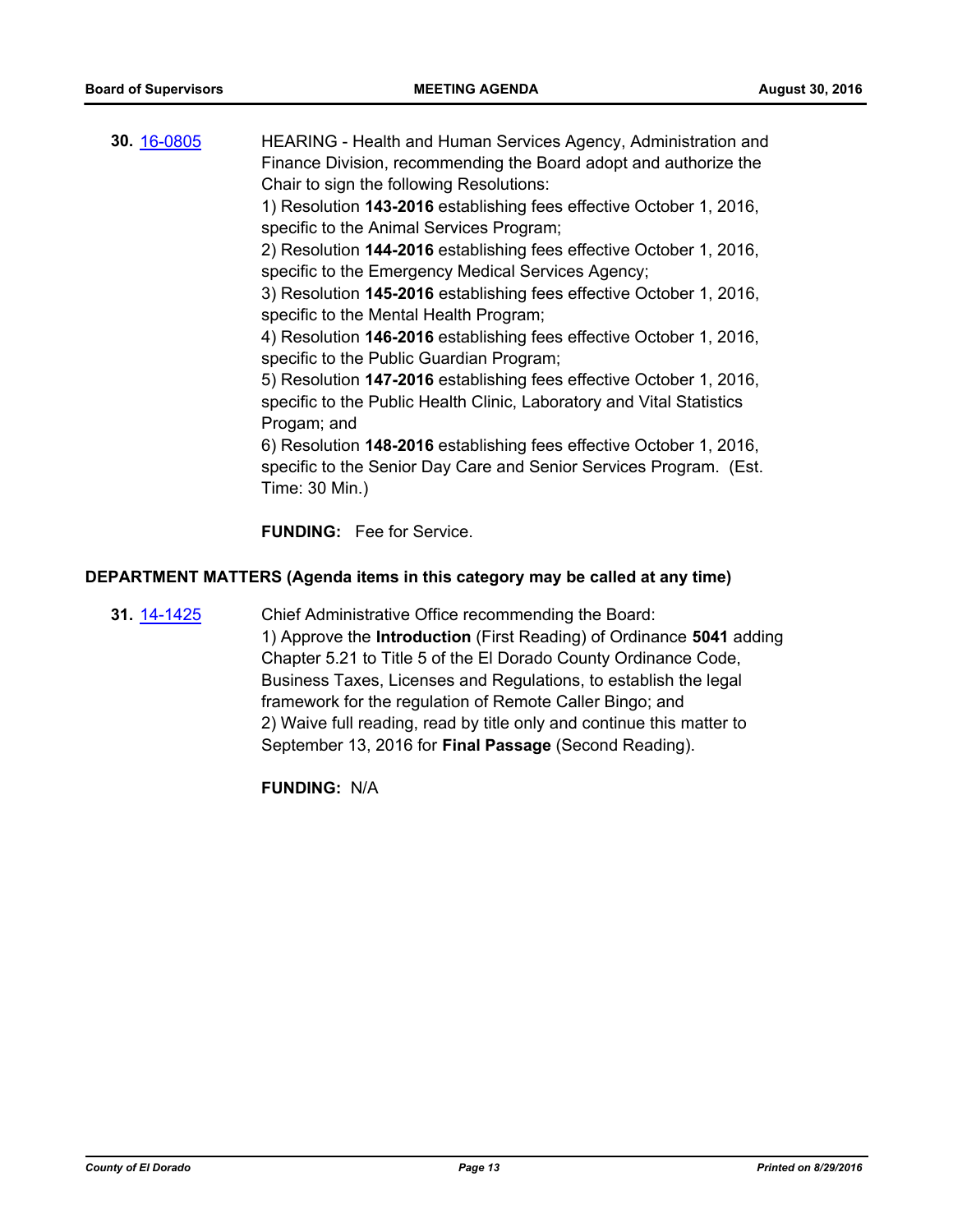#### **2:00 P.M. - TIME ALLOCATION**

- **32.** [14-1054](http://eldorado.legistar.com/gateway.aspx?m=l&id=/matter.aspx?key=18539) Chief Administrative Office, County Counsel, and Community Development Agency recommending the Board; 1) Adopt and authorize the Chair to sign Resolution **149-2016** adopting interim guidelines for interpreting Measure E, a voter initiative passed on June 7, 2016, which affects elements of the El Dorado County General Plan;
	- 2) Discuss key issues and next steps; and
	- 3) Provide direction to staff as necessary.

**FUNDING:** General Fund.

# **3:00 P.M. - TIME ALLOCATION**

**33.** [16-0836](http://eldorado.legistar.com/gateway.aspx?m=l&id=/matter.aspx?key=21494) Chief Administrative Office recommending the Board of Supervisors consider the following: 1) Receive and file the Final Draft Response to the 2015/16 Grand Jury

Final Report; and, following the incorporation of any changes directed by the Board at this meeting; and

2) Authorize and direct staff to submit the Board of Supervisors' Final Response to the 2015/16 Grand Jury Final Report to the Presiding Judge of the Superior Court.

## **FUNDING:** N/A

# **34.** [14-0133](http://eldorado.legistar.com/gateway.aspx?m=l&id=/matter.aspx?key=17616) **Addendum: Staff recommending this matter be continued off calendar.**

Chief Administrative Office, Facilities Division, pursuant to the direction given regarding the Public Safety Facility Design Build construction project delivery during the Board meeting of July 11th, 2016, recommending the Board authorize the Purchasing Agent (subject to final County Counsel and Risk Management approval) to sign Amendment II to Agreement for Services 301-S1611 with Architectural Nexus, Inc. to increase compensation by \$577,829, for an amended total not-to-exceed of \$952,829, and extend the term an additional one year to include:

- 1) Phase Four: Bridging Documents;
- 2) Phase Five: Design Build Team Prequalification and Team Selection;
- 3) Phase Six: Construction Document Review / Design Intent Review;
- 4) Phase Seven: Design Build Construction support; and
- 5) Phase Eight: Facility Commissioning and Project Closeout. (Cont. 8/16/16, Item 29)

**FUNDING:** Accumulative Capital Outlay Fund.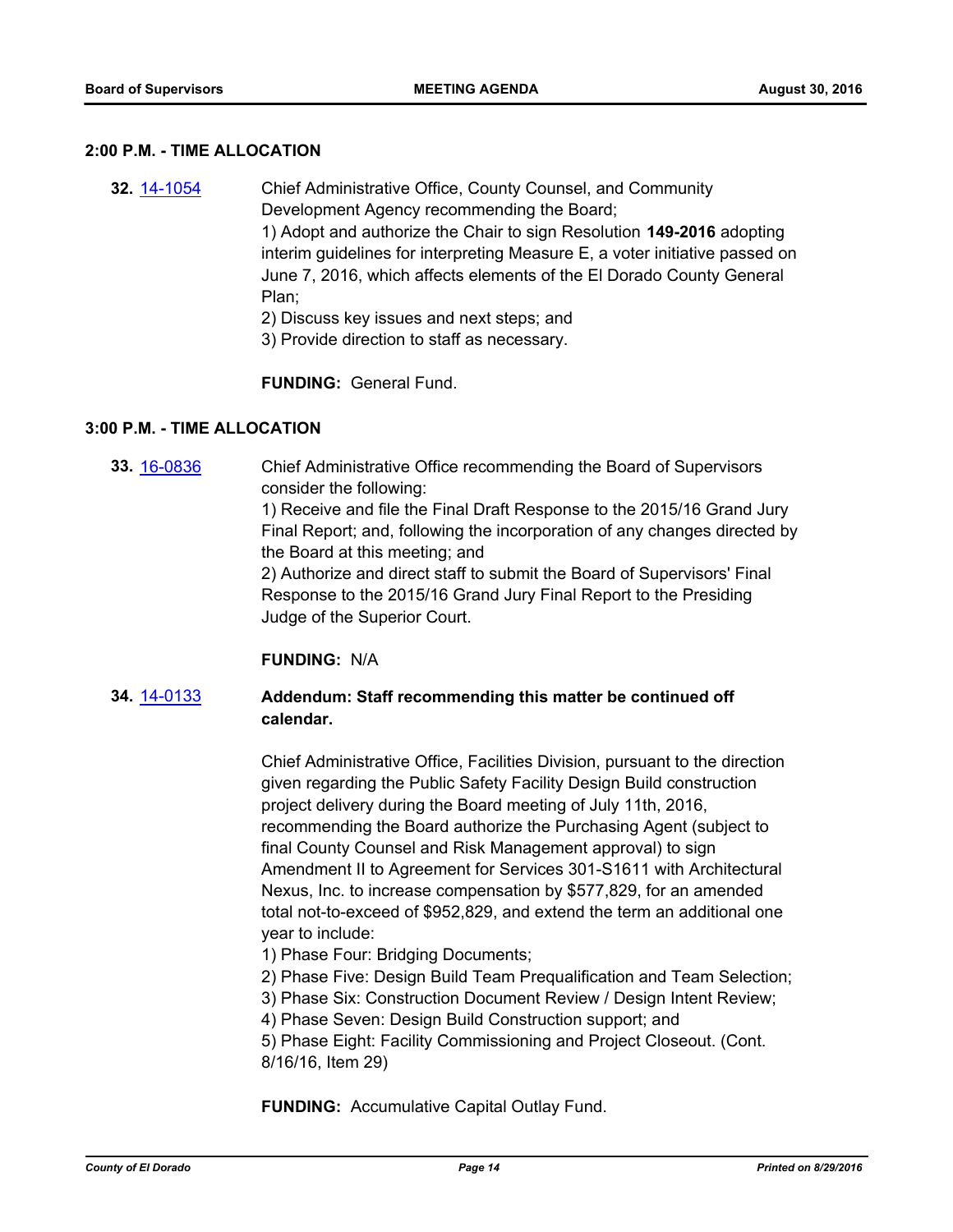# **ADJOURNMENT**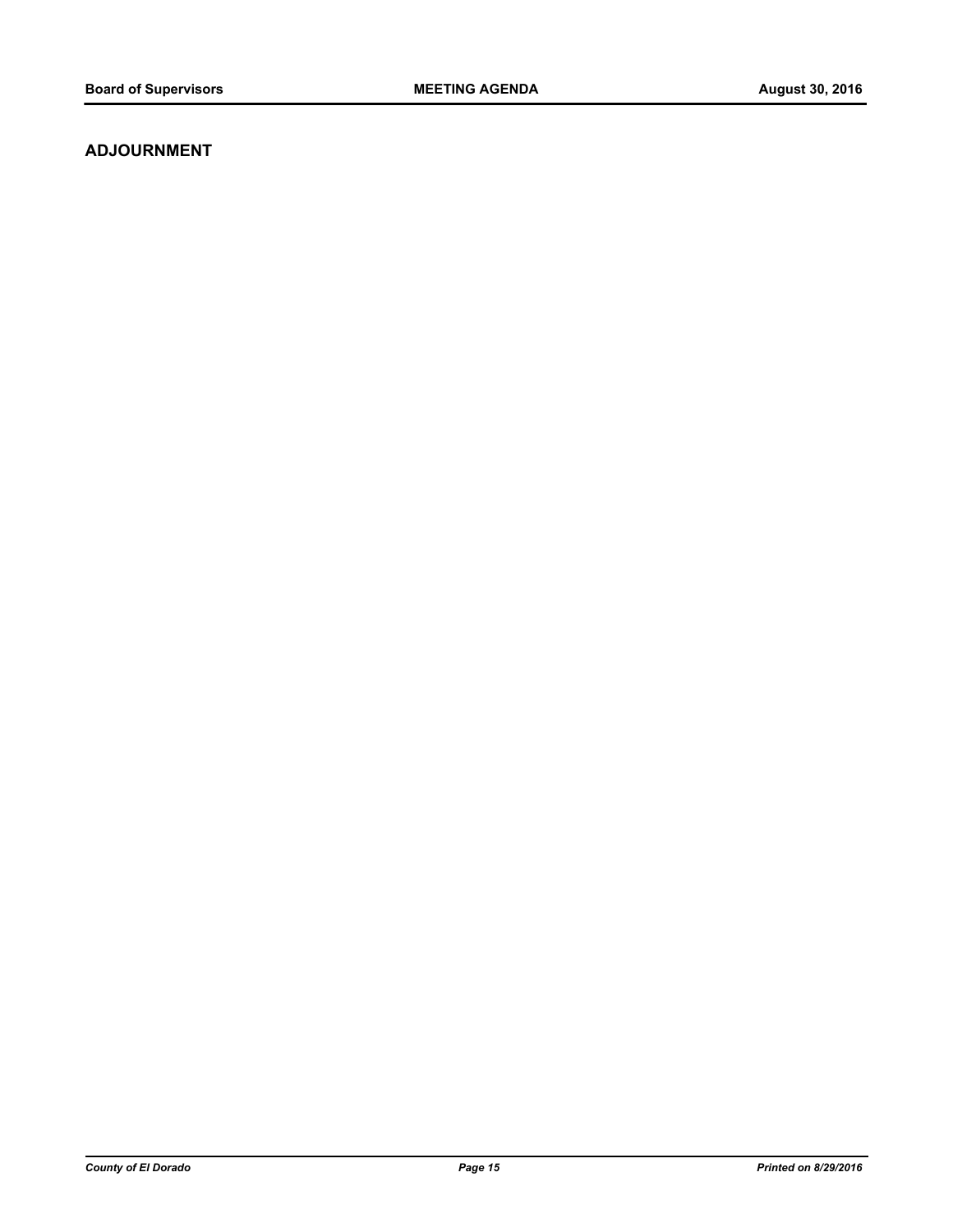# **CLOSED SESSION**

- **35.** [16-0587](http://eldorado.legistar.com/gateway.aspx?m=l&id=/matter.aspx?key=21245) **Conference with Legal Counsel Significant Exposure to Litigation** pursuant to Government Code Section 54956.9(d)(2). Title: Tahoma Chip Seal Incident Number of potential cases: (1). (Est. Time: 15 Min.)
- **36.** [16-0084](http://eldorado.legistar.com/gateway.aspx?m=l&id=/matter.aspx?key=20741) **Conference with Legal Counsel - Existing Litigation** pursuant to Government Code Section 54956.9(d)(1). Title: Sarah Kern vs. County of El Dorado, Michael Allen Overmeyer, and DOES 1 through 50 inclusive. Number of cases: (1). (Est. Time: 10 Min.)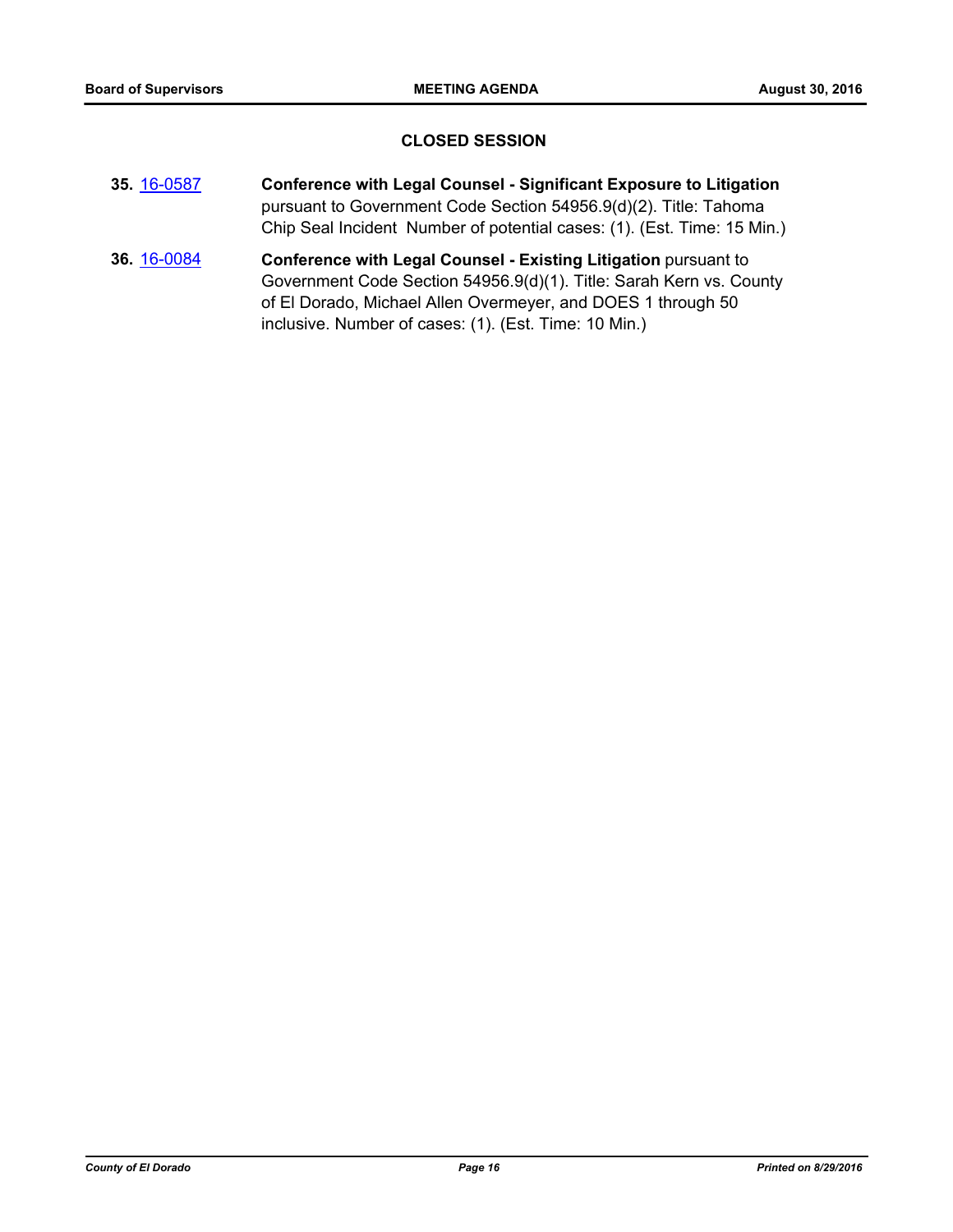On August 19, 2003, the Board adopted the following protocol: It is a requirement that all speakers, County staff and the public, when approaching the podium to make a visual presentation to the Board of Supervisors, must provide the Clerk with the appropriate number of hard copies of the presentation for Board members and the audience. Only those speakers that provide this required number of hard copies will be permitted to proceed with a visual presentation.

Persons interested in serving on any Board of Supervisors ADVISORY BOARD, COMMITTEE, OR COMMISSION are encouraged to complete and submit an Application Form to the Clerk of the Board of Supervisors. The application is available online at: http://www.edcgov.us/BOS/Forms.aspx or at the Board of Supervisor's office, 330 Fair Lane, Placerville, CA.

Digital Recordings of regular, Tuesday Board of Supervisors meeting are BROADCAST ON CABLE TV as follows:

West Slope - Comcast - Channel 15, Wednesday at 1:00 P.M. (day after Tuesday meeting) and Tuesday at 7:00 A.M. (One week after previous Tuesday Meeting)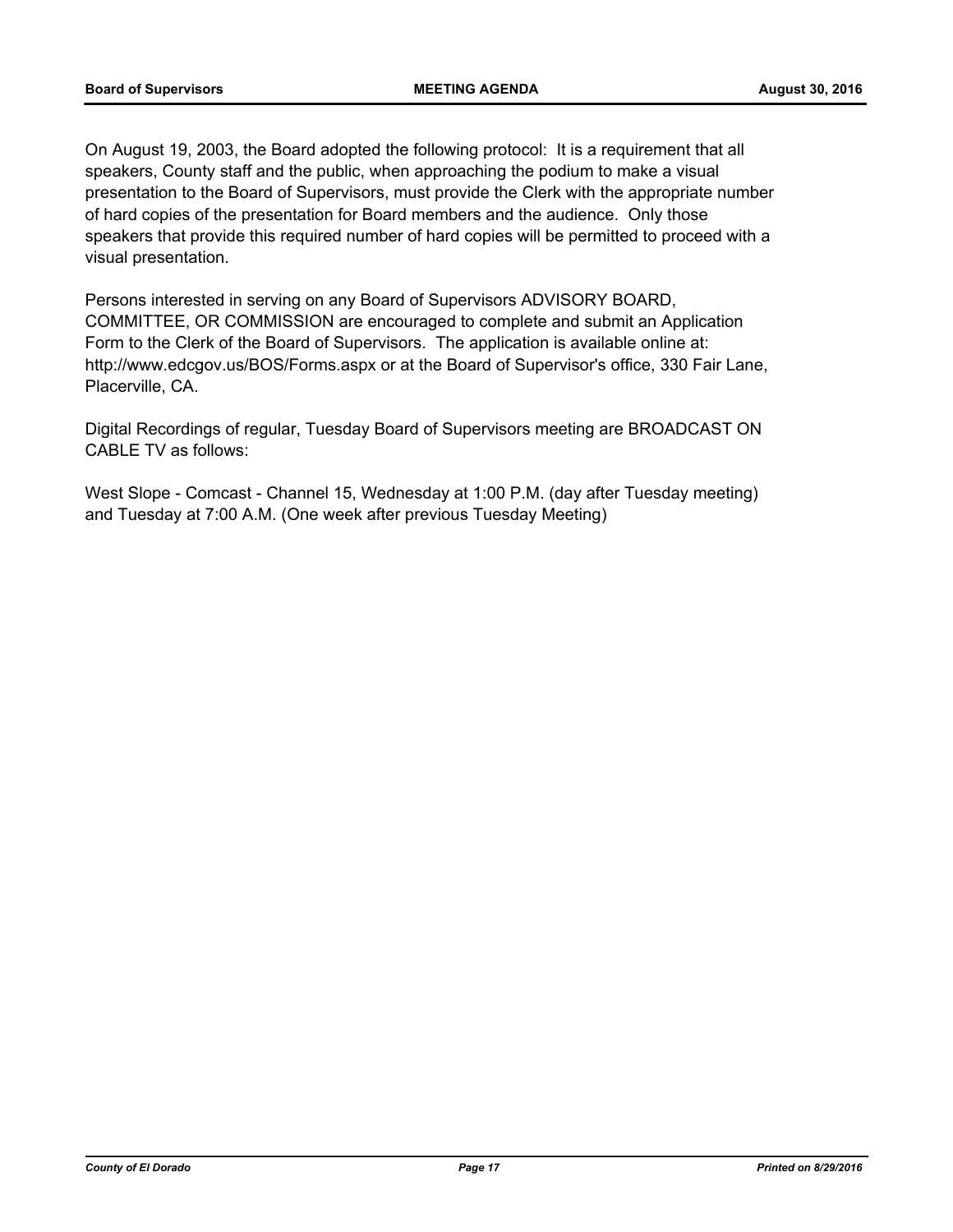# **ANNOUNCEMENTS**

**Beginning August 16, 2016, Board of Supervisors meetings will be held in the Planning Commission hearing room located at 2850 Fairlane Court, Placerville due to construction related activities.** 

**Please contact the office of the Clerk of the Board for additional information.**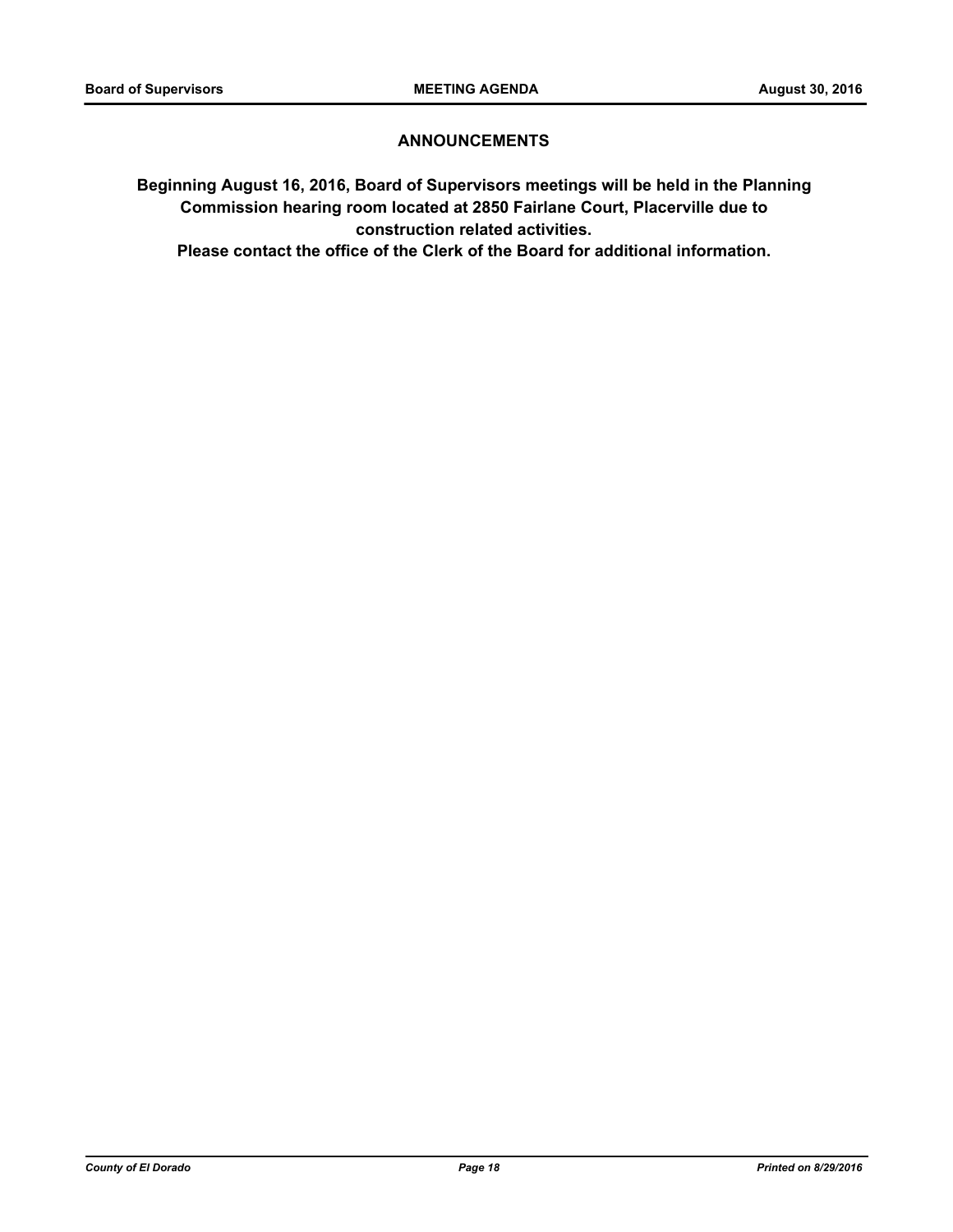# **ADDENDUM**

#### **There was a clerical correction to Item 8.**

**8.** [16-0852](http://eldorado.legistar.com/gateway.aspx?m=l&id=/matter.aspx?key=21510) Clerk of the Board, based upon the recommendation of Supervisor Veerkamp, recommending the Board make the following appointment to the Diamond Springs and El Dorado Community Advisory Committee: Accept the resignation of Deanne Johnson, Member; and Appoint Carl Hillendahl, Member (Vacant), Term Expiration-8/30/2016 08/30/2020.

## **There have been modifications to the text of Item 32.**

- **32.** [14-1054](http://eldorado.legistar.com/gateway.aspx?m=l&id=/matter.aspx?key=18539) Chief Administrative Office, County Counsel, and Community Development Agency recommending the Board; 1) Adopt and authorize the Chair to sign Resolution **149-2016** adopting interim guidelines for interpreting Measure E, a voter initiative passed on June 7, 2016, which affects elements of the El Dorado County General Plan; 2) Discuss key issues and next steps; and
	- 3) Provide direction to staff as necessary.

**FUNDING:** General Fund.

**Staff recommending Item 34 be Continued off Calendar.**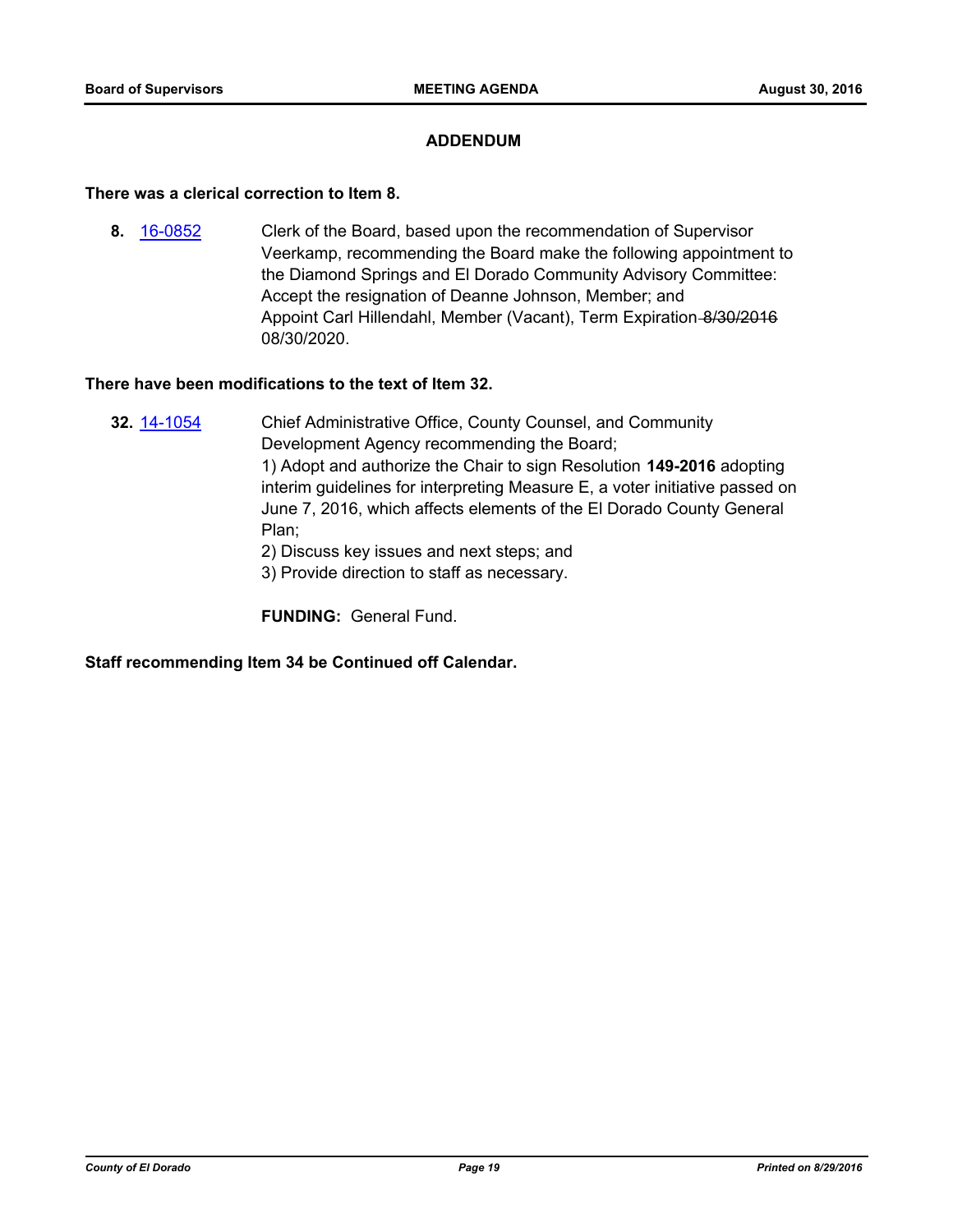#### **CONSENT CALENDAR**

**37.** [15-1434](http://eldorado.legistar.com/gateway.aspx?m=l&id=/matter.aspx?key=20612) Chief Administrative Office, Economic Development Division, recommending the Board: 1) Make a finding that the provision of funding to the City of Placerville for the purposes of road surface repair at Placerville Drive and at the main entrance gate in support of the World Championship Gold Panning event September 11-18, 2016 at the El Dorado County Fairgrounds will result in a public benefit; and 2) Authorize the Chief Administrative Officer to reimburse the City of Placerville for one-third of the total cost of the work, not to exceed \$5,000.

**FUNDING:** General Fund. (Transient Occupancy Tax)

**38.** [16-0017](http://eldorado.legistar.com/gateway.aspx?m=l&id=/matter.aspx?key=20673) County Counsel recommending the Board authorize the Chair to execute Amendment 1 to Agreement for Legal Services Between El Dorado County and Abbott & Kindermann, LLP (Austin litigation), amending Section 2, Compensation, and Section 8, Qualifications, of the Agreement and further amends Exhibit A, Rate Schedule..

> **FUNDING:** The cost for legal services will be funded by the county risk fund.

**39.** [16-0296](http://eldorado.legistar.com/gateway.aspx?m=l&id=/matter.aspx?key=20952) County Counsel recommending the Board authorize the Chair to execute Amendment 1 to Agreement for Legal Services Between El Dorado County and Abbott & Kindermann, LLP, Agreement 432-S1611, amending Section 8, Qualifications and Section 16, Contract Administrator of the Agreement and further amends Exhibit A, Rate Schedule.

**FUNDING:** General Fund.

# **40.** [16-0903](http://eldorado.legistar.com/gateway.aspx?m=l&id=/matter.aspx?key=21561) Health and Human Services Agency, recommending the Board: 1) Approve and authorize the Chair to sign Amendment 1 to Agreement for Services 146-O1310 with California Shock/Trauma Air Rescue (d.b.a. CALSTAR), for the assignment and transition to the newly formed company named CALSTAR Air Medical Services LLC thereby allowing ongoing provision of air ambulance transport services, with no change to the term. There is no remuneration associated with this Agreement 146-O1310; and 2) Authorize the Purchasing Agent, or designee, to execute further

documents relating to Agreement for Services 146-O1310, including amendments which do not change the term of the Agreement, and contingent upon approval by County Counsel and Risk Management.

**FUNDING:** N/A